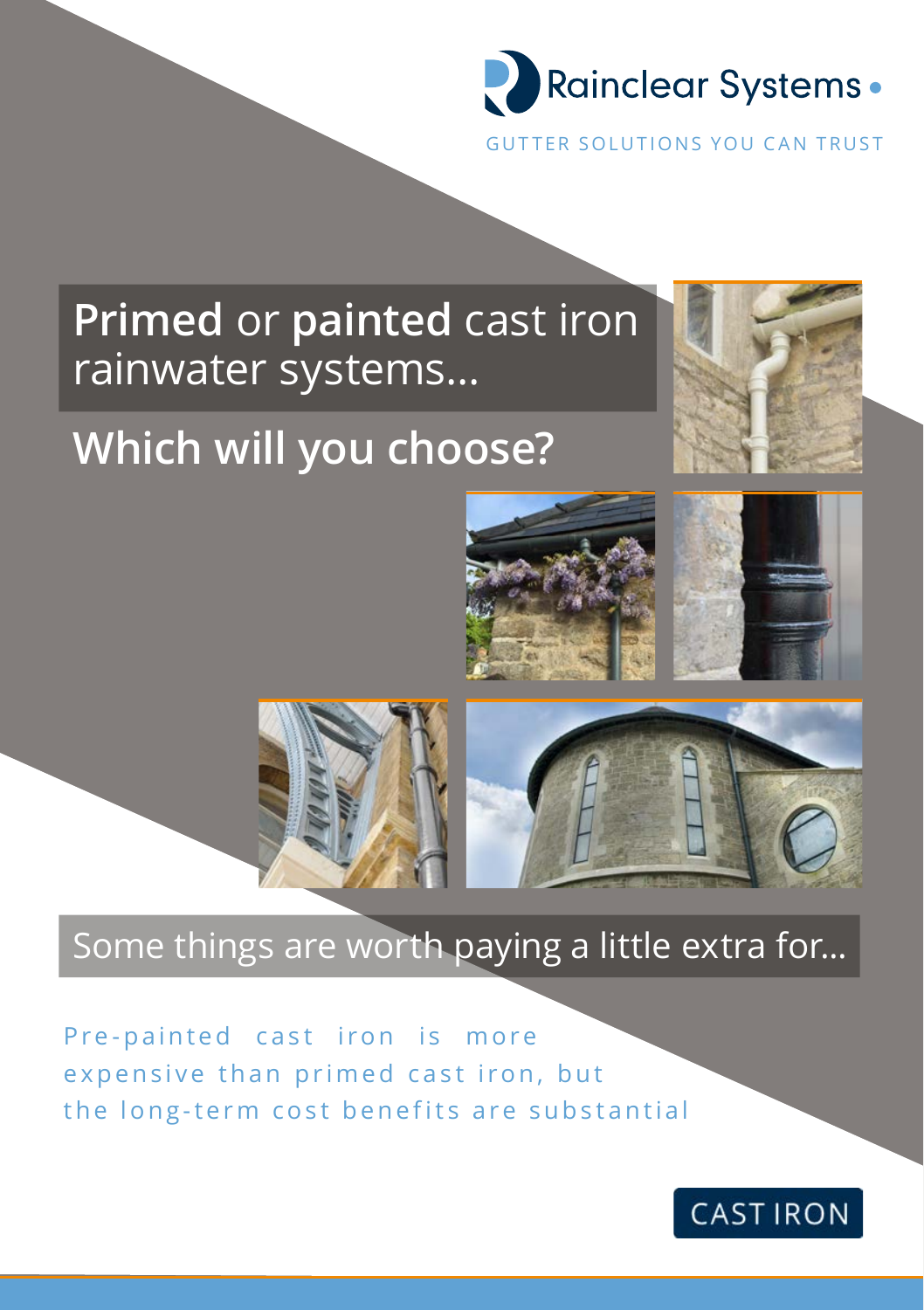



# Primed or painted?

The upfront cost of pre-painted cast iron is more than primed cast iron, but the long-term cost savings far outweigh this modest initial investment.

### Properly protected and installed cast iron can last in excess of 100 years!

But all too often, primed systems that are painted on site will suffer from premature exposure to the elements, and if water starts to attack the building, the cost of correction work will be massive when compared to the small initial investment in cast iron protection.



Our stocked cast iron rainwater systems, treated with a certified three-coat system, factory-applied under strictly controlled conditions, last up to 10 years before needing to be repainted.

The factory-applied painting takes place in strictly controlled conditions which means that it is applied to a consistently high standard. It therefore consistently performs The paint has been specifically developed to give a smooth and long lasting finish to the cast iron which is extremely difficult to replicate on-site.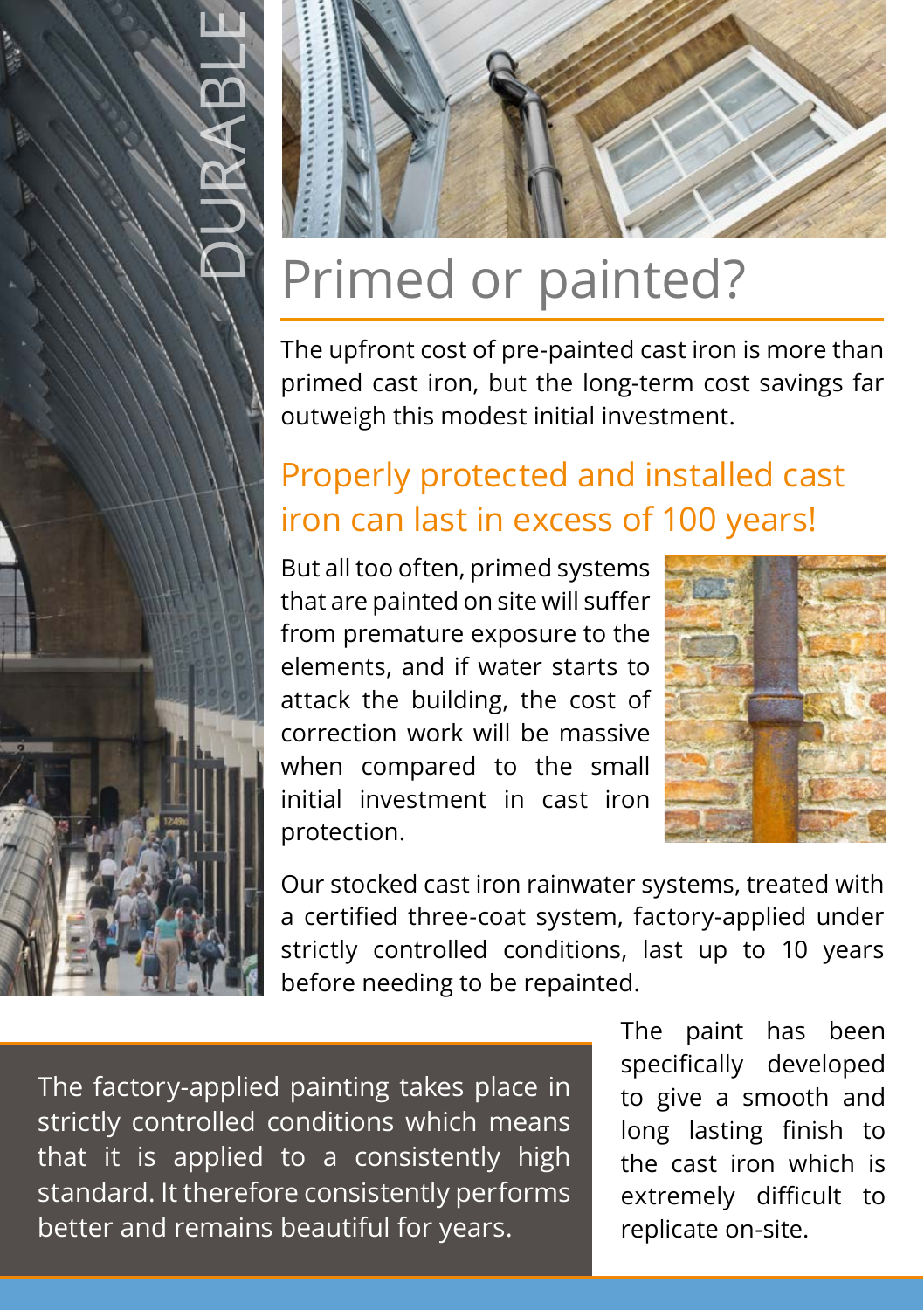#### Fantastic colour range

| RAL 9010 White |                          |  |
|----------------|--------------------------|--|
| RAL 9005 Black |                          |  |
|                | RAL 7016 Anthracite Grey |  |
|                | RAL 3020 Traffic Red     |  |
|                | RAL 6005 Moss Green      |  |
|                | RAL 5010 Flower Blue     |  |
|                | RAL 3009 Oxide Red       |  |
|                | RAL 8015 Chestnut Brown  |  |
|                |                          |  |



#### Colour without limitation

Order pre-painted black for next day delivery or any of our standard colours for delivery in 15 days. Any standard RAL colour can be supplied to order but may be subject to longer lead-times and colour surcharges. Please enquire with our customer service team on 0800 644 4426.



#### What's the real cost of primed?

Priming and painting on-site is simply more difficult, several factors such as weather, skill, care of the painter and paint quality have a huge impact on the outcome.